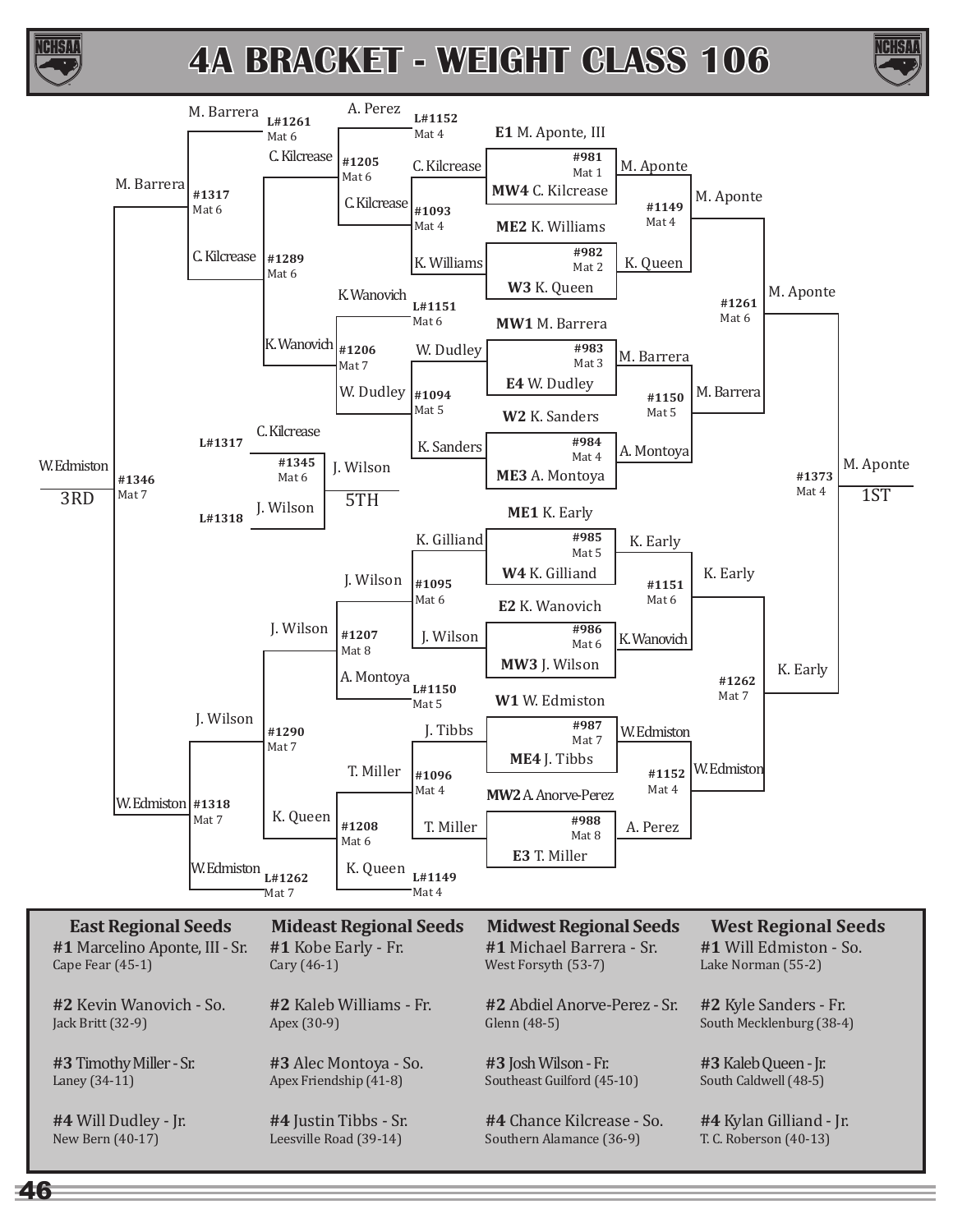



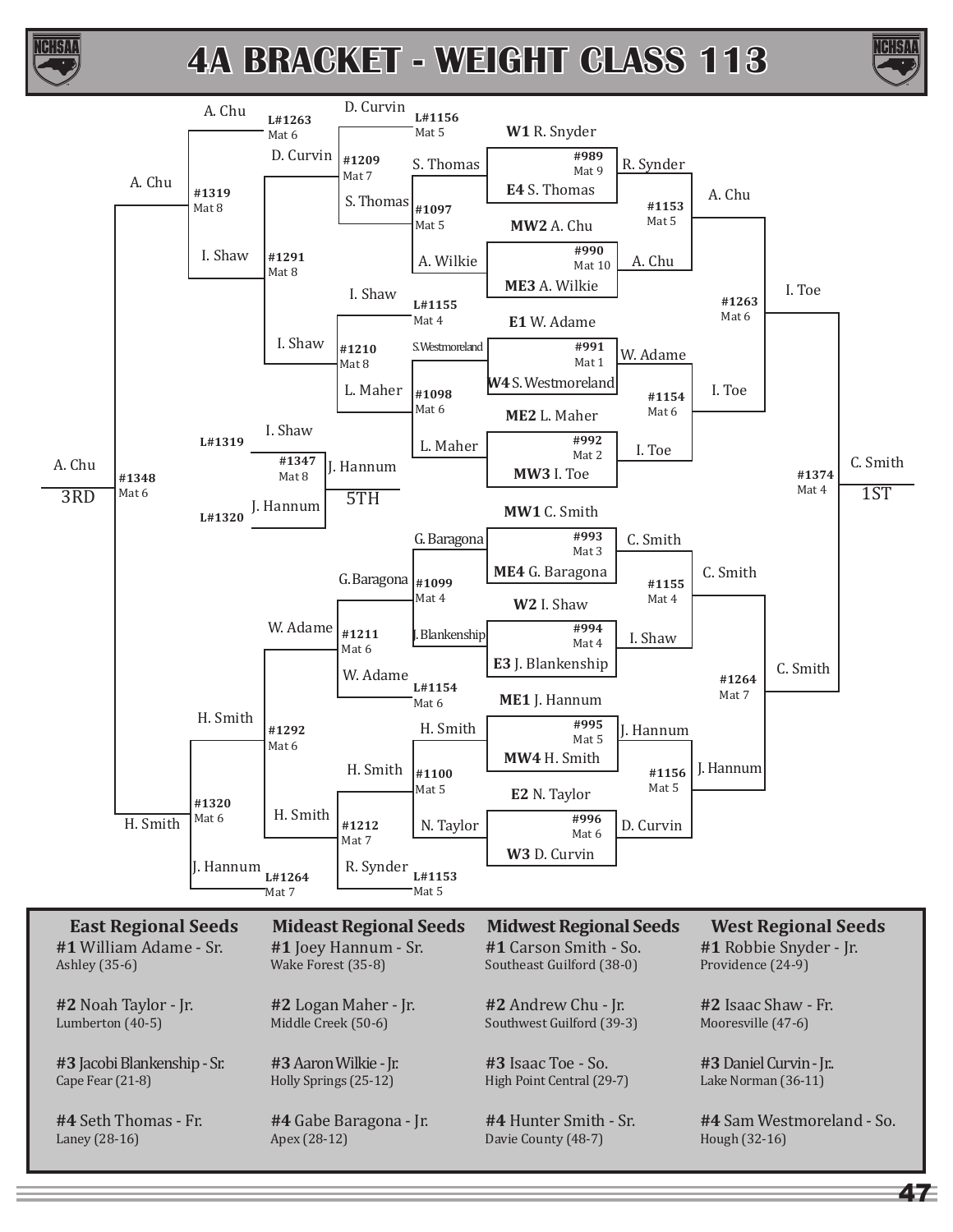



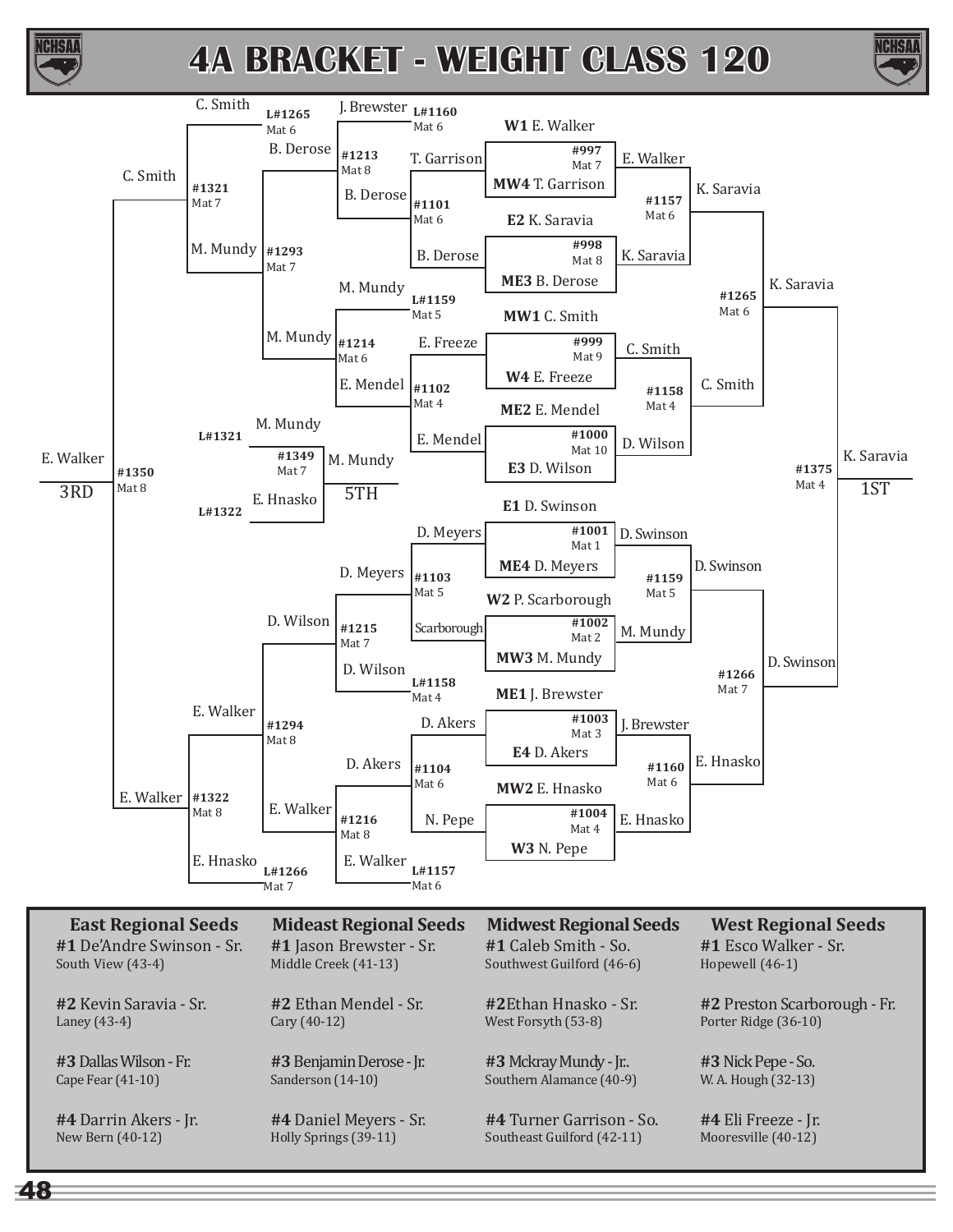



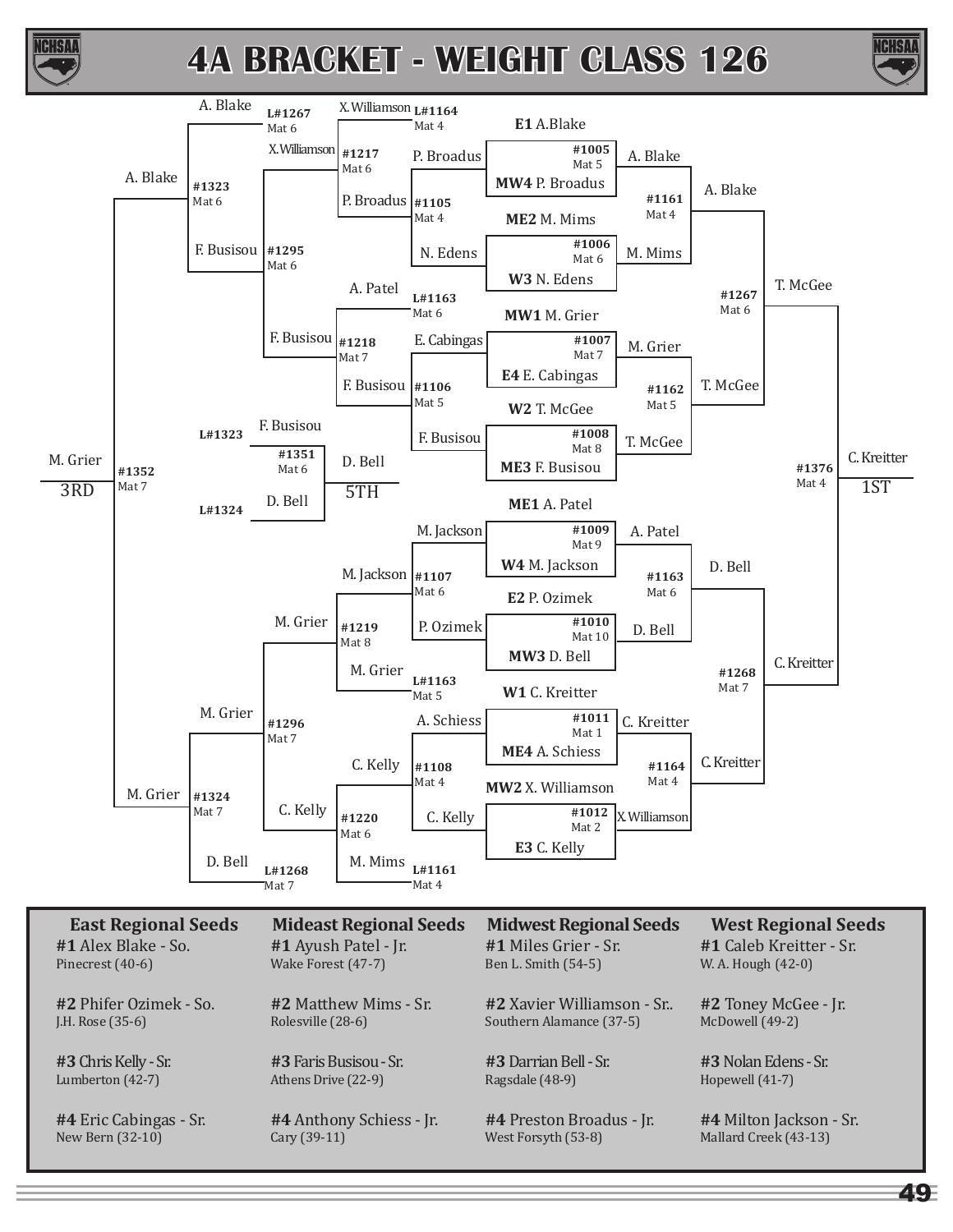



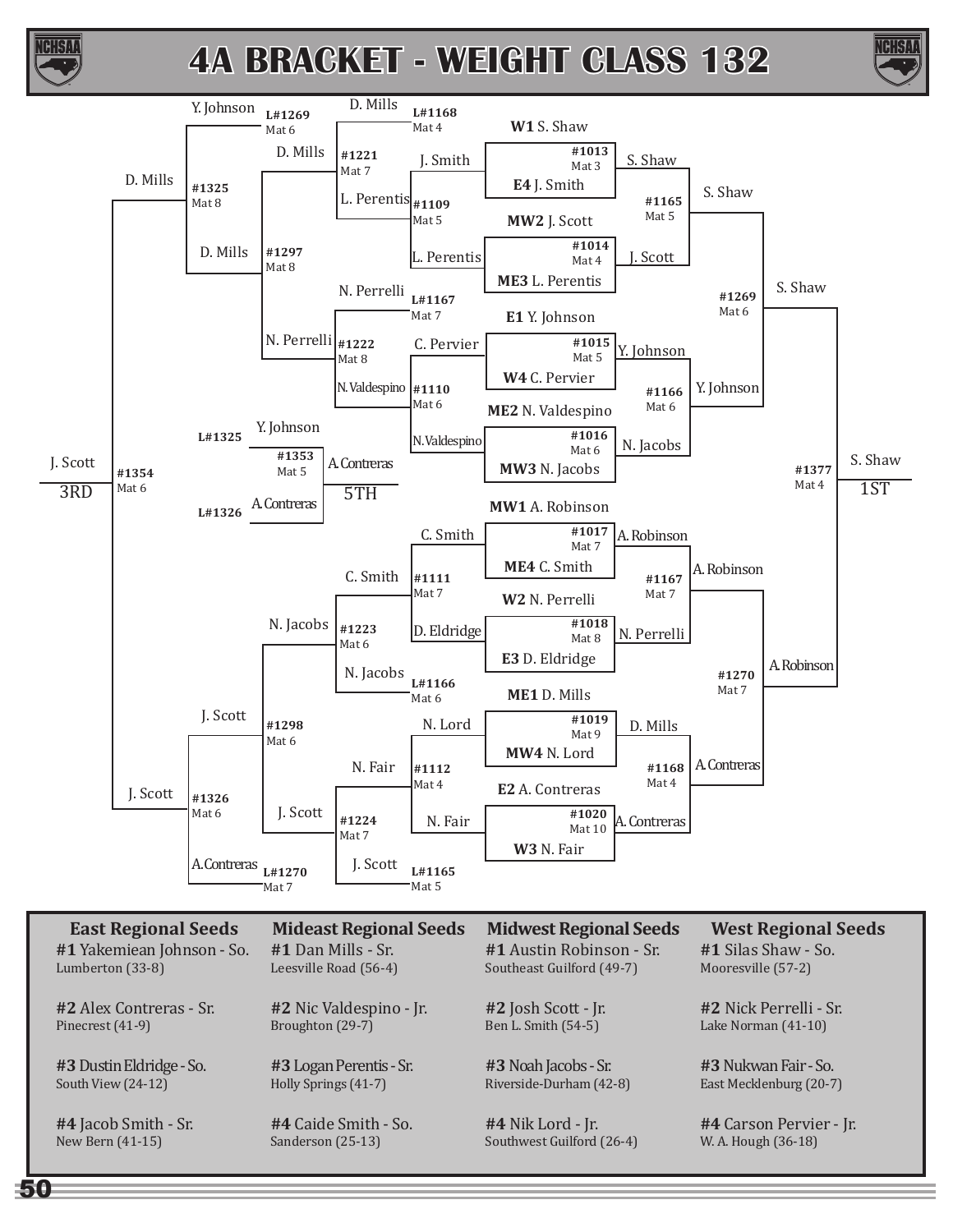



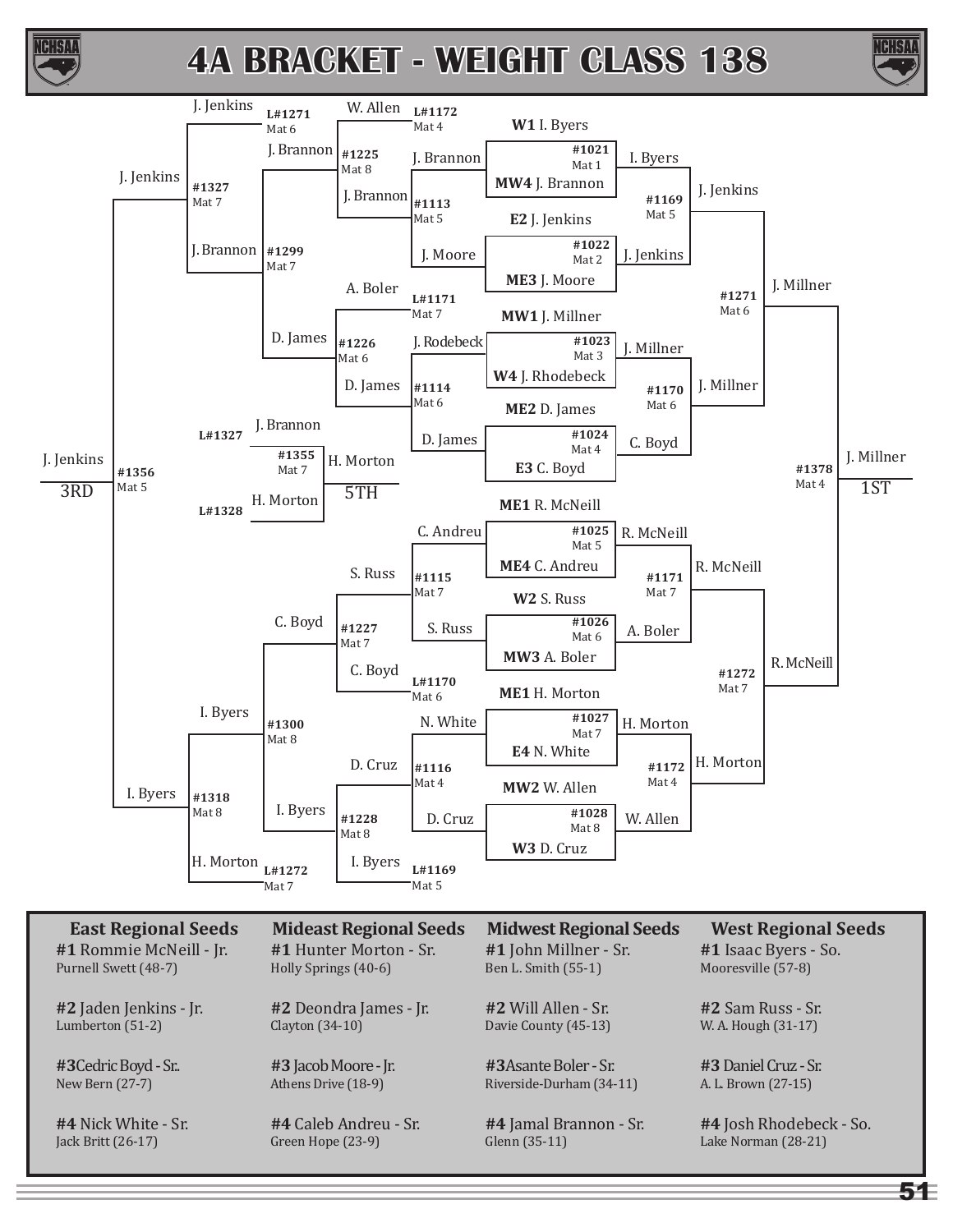





Z. B. Vance (39-14)

**#4** Jerrell Harris - Sr. Olympic (31-14)

**#4** Austin Nalley - Sr. Laney (23-10)

Richmond Senior (40-12)

**#3** Jayden Jones - Jr. Clayton (30-14)

**#4** Kai Lee - Fr. Middle Creek (36-20) **#3** Ben Ham - Sr. Ragsdale (44-9)

**#4** Bradley Duell - Sr. Northwest Guilford (34-10)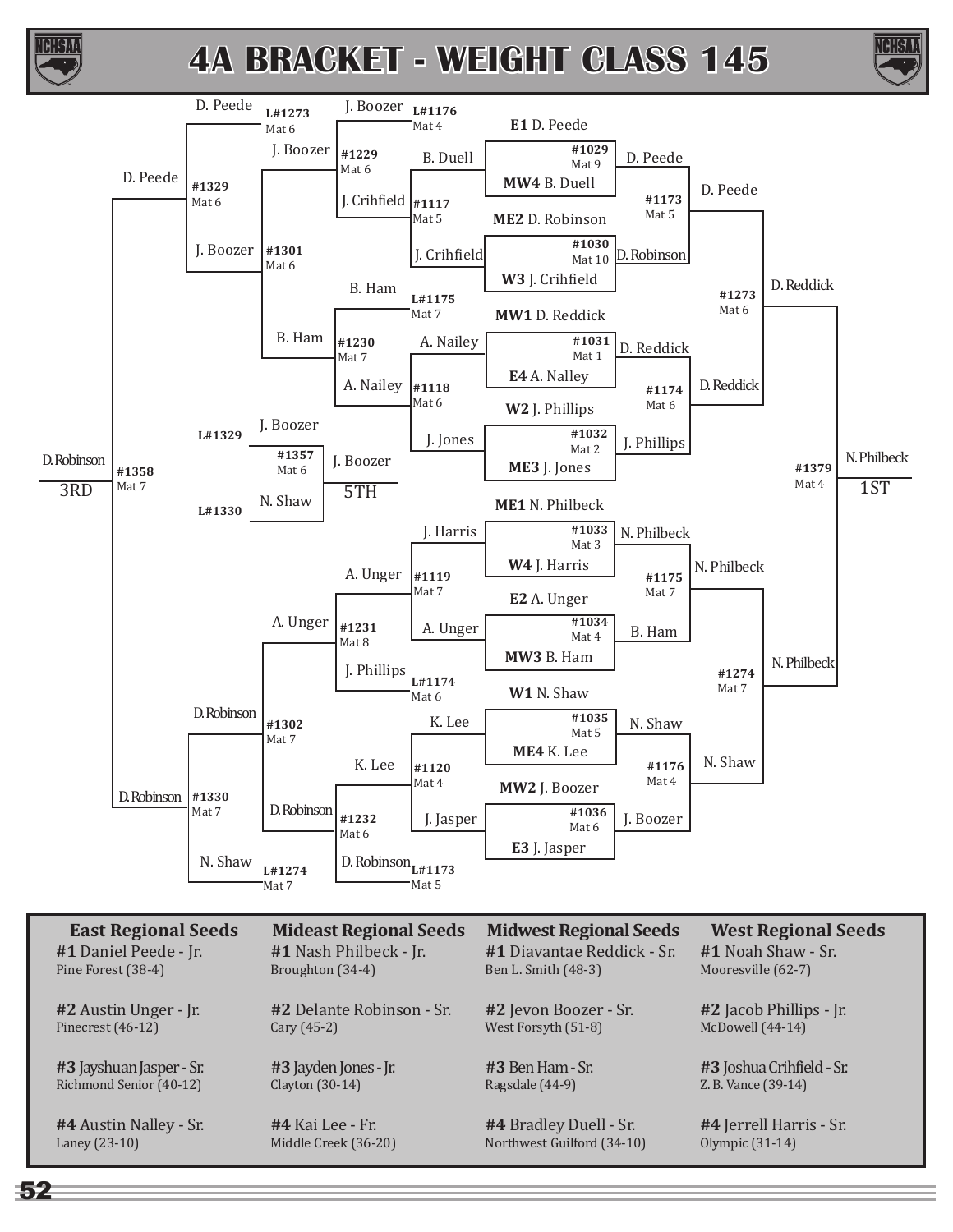





**#3** Jarod Ruffing - Sr. D. H. Conley (45-4)

Pinecrest (41-10)

**#4** Jared Barbour - So. Cape Fear (35-15)

Broughton (31-6)

**#3** Sheriff Njie - Sr. Heritage (46-8)

**#4** Joey McMahon - Sr. Apex (37-11)

Northwest Guilford (40-7)

**#3** Hunter Strickland - Jr. Davie County (26-8)

**#4** Nick Jimenez - So. Person (23-9)

Mooresville (47-9)

**#3** Mitchell Newell - Sr. W. A. Hough (37-11)

**#4** Lucas Williams - Sr. Porter Ridge (39-11)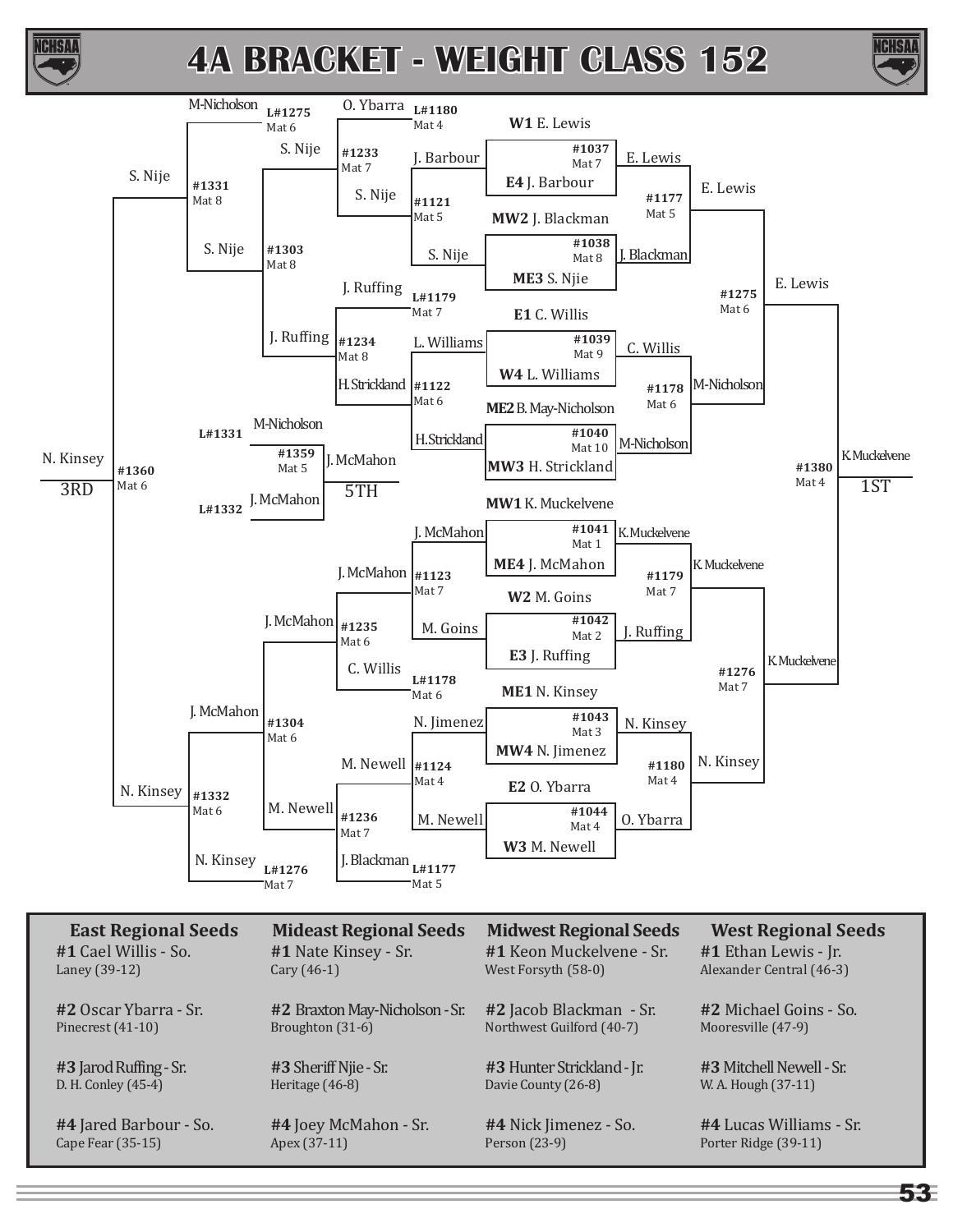





| <b>EUGLILLE</b> IOHUI DECUD | Princed Resignal Decad  | Primary Cot Tregional Decad | <b>Trebt Algabrith becap</b> |
|-----------------------------|-------------------------|-----------------------------|------------------------------|
| #1 Austin Harrison - Sr.    | #1 Christian Hite - Jr. | #1 Dallas Mize - Sr.        | #1 Isaiah Johnson - Sr.      |
| Laney $(35-5)$              | Broughton (32-8)        | West Forsyth (46-3)         | A. L. Brown (40-1)           |
| #2 Will Herbert - Jr.       | #2 Hunter Yost - Sr.    | #2 Daniel Goke - Sr.        | #2 Jake Reid - Sr.           |
| Pinecrest (36-11)           | Holly Springs (42-11)   | Page $(16-9)$               | Providence (48-10)           |
| #3 Joey Saldana - Jr.       | #3 Ryan Wolfram - Fr.   | #3 Tyrique Ramon - Sr.      | $#3$ Jack Nealy - Jr.        |
| Cape Fear $(21-10)$         | Cary (29-13)            | Southwest Guilford (36-8)   | Butler (23-6)                |
| #4 Ronald McNeill - Jr.     | #4 Solomon Comish - Sr. | #4 Tazmon Wilson - Jr.      | #4 Caleaf Jones - Sr.        |
| Purnell Swett (39-13)       | Athens Drive (35-16)    | Glenn $(31-11)$             | Berry Academy (24-7)         |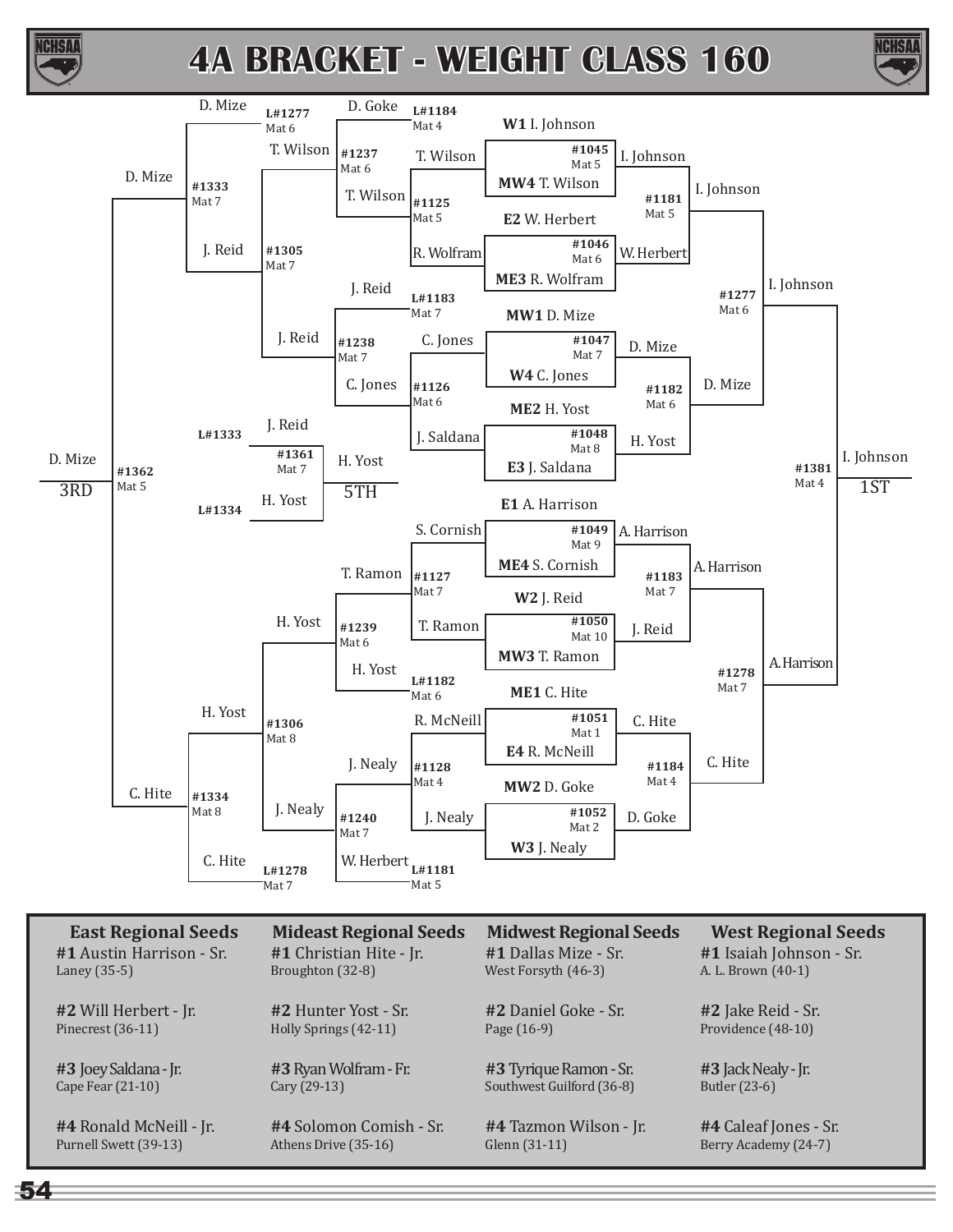



| East Regional Seeus         | Mudeast Regional Seeds | MIUWEST REGIONAL SEEUS      | <i><b>WEST REGIONAL SEEUS</b></i> |
|-----------------------------|------------------------|-----------------------------|-----------------------------------|
| #1 Michael Vernagallo - Jr. | #1 Joseph Grena - Sr.  | #1 Alejandro Illescas - Sr. | #1 Nathan Dugan - So.             |
| Cape Fear $(42-0)$          | Cary $(22-6)$          | Ragsdale (47-4)             | Lake Norman (34-5)                |
| #2 Luke Roberson - Jr.      | #2 Zion Cooke - Sr.    | #2 Chris Garrison - So.     | #2 Josh Gilliam - Jr.             |
| Jack Britt (35-10)          | Holly Springs (36-8)   | Northwest Guilford (46-8)   | Mallard Creek (41-11)             |
| #3 Jackson Sisk - Sr.       | #3 Collin Laing - Sr.  | #3 Kyle McCune - Sr.        | #3 Calen Lombardy -Sr.            |
| J. H. Rose $(14-5)$         | Green Hope (28-9)      | Davie County (47-13)        | Alexander Central (40-9)          |
| #4 Darius Govan - Jr.       | #4 Luke Foster - Sr.   | #4 Tyler O'Neal - Jr.       | #4 Josh McKoy - Jr.               |
| Pine Forest (21-14)         | Clayton $(36-10)$      | West Forsyth (19-7)         | Porter Ridge (23-9)               |

**NCHSAI**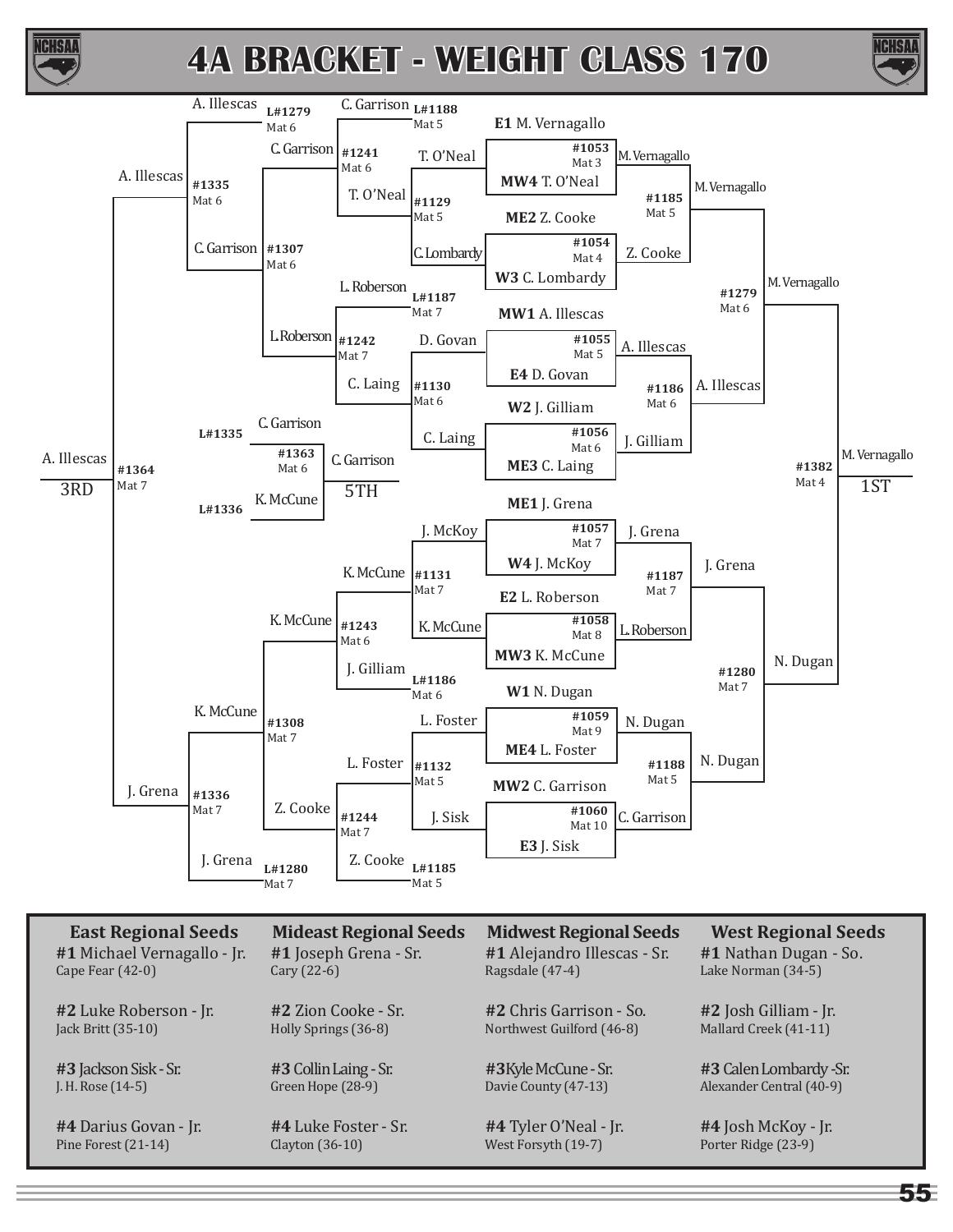



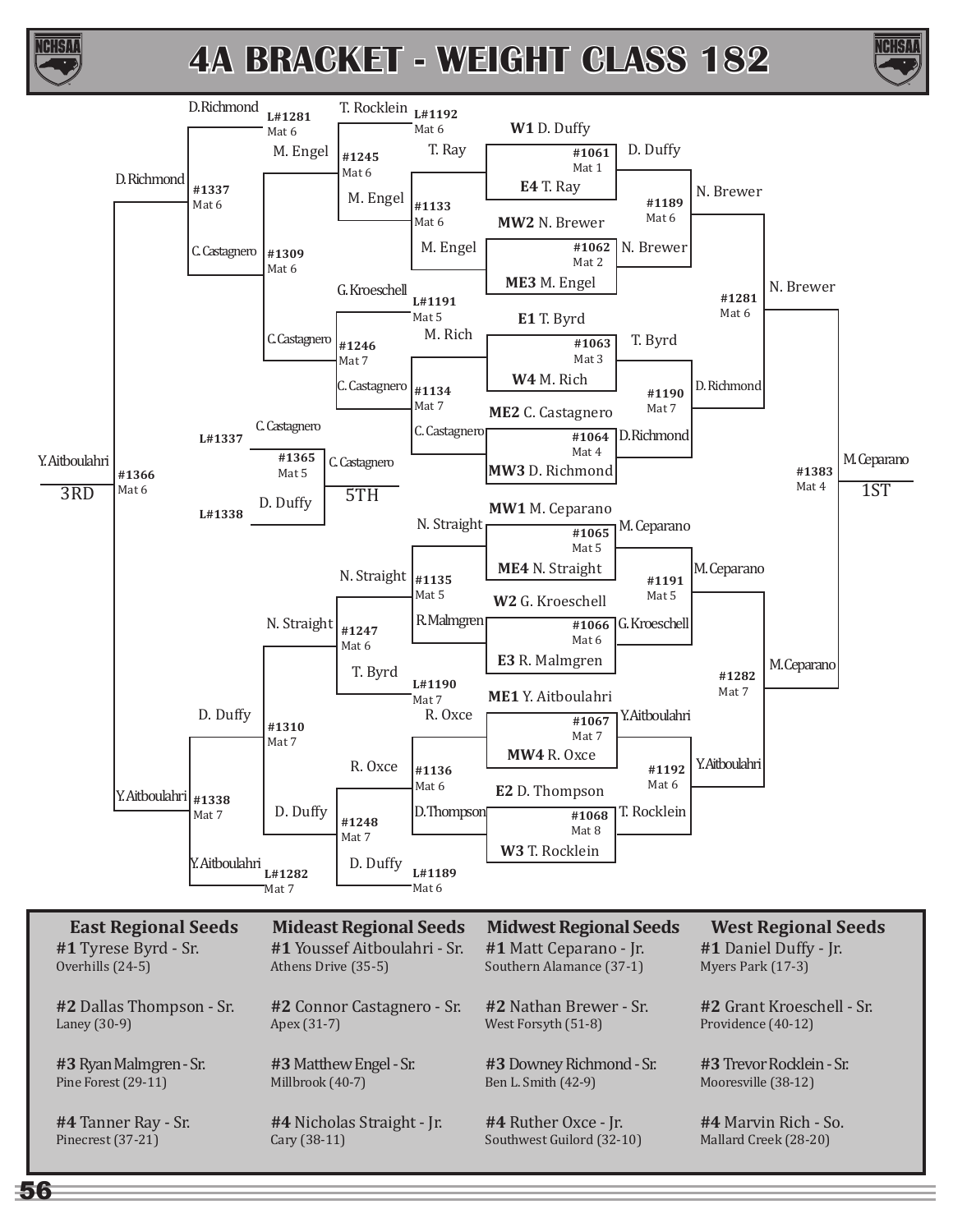



ICHSAI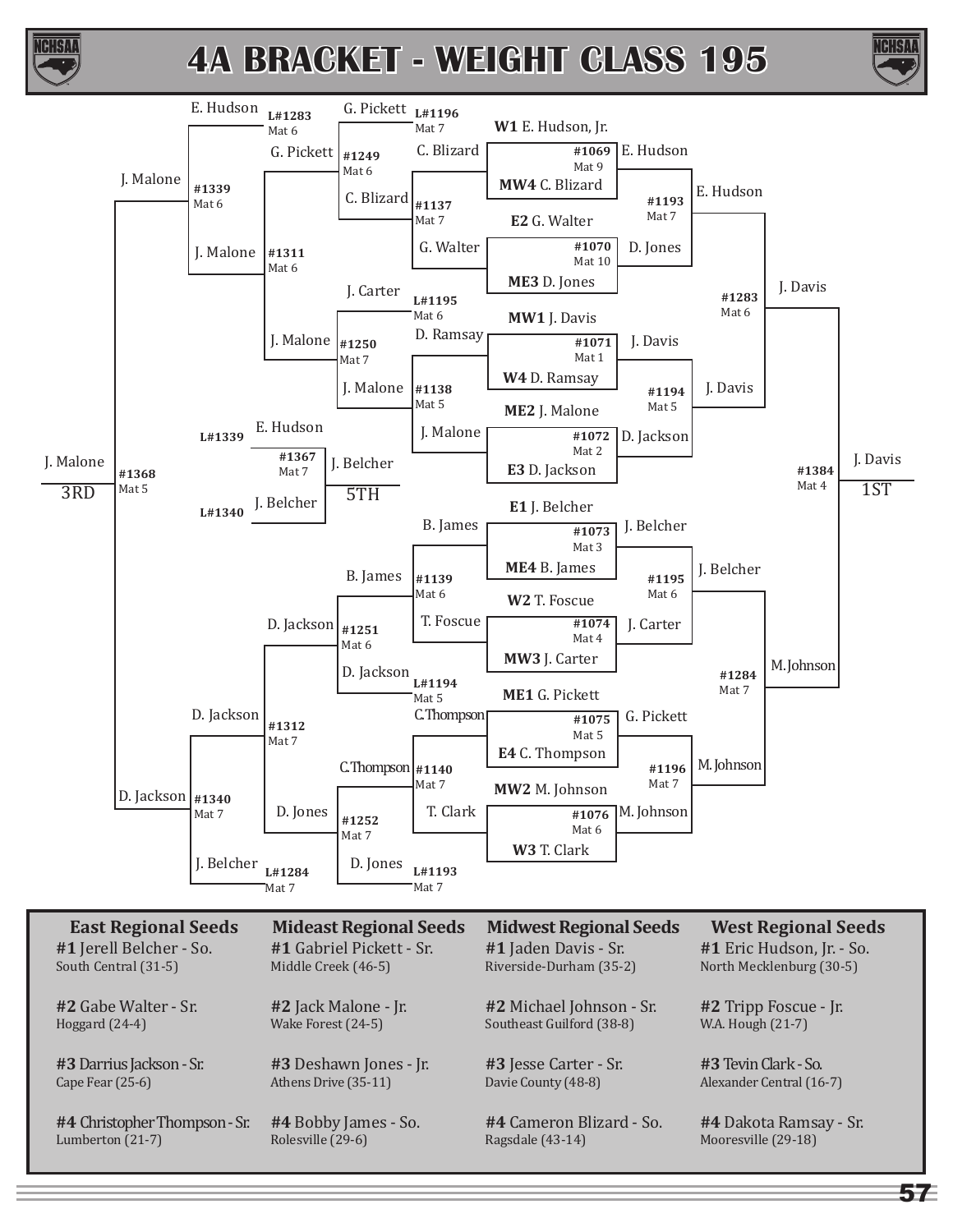





**#1** Cade Smith - Sr. South View (45-2)

**#2** Alex Willis - Sr. Laney (33-8)

**#3** Milton Mosley - Sr. Cape Fear (21-7)

**#4** Antonie Shaw - Sr. Richmond Senoir (33-8)

**#1** Justin Pattishall - Sr. Panther Creek (31-5)

**#2** Travis Voelker - Jr. Wake Forest (15-7)

**#3** Davin Vann - Fr. Cary (23-8)

**#4** Alexander Perry - Jr. Southeast Raleigh (26-9)

**#1** Jalen Brooks - So. Cardinal Gibbons (32-5)

**#2** Jacob Fields - Sr. Northwest Guilford (37-7)

**#3** Levi West -Jr. Southeast Guilford (37-7)

**#4** Jesus Olmedo - So. Davie County (40-5)

**#1** Xavier Lenear - Sr. Independence (47-0)

**#2** Luis Herrera - Sr. McDowell (50-6)

**#3** Alex Teeter - Sr. Mooresville (50-8)

**#4** Darrius Smith - Jr. Mallard Creek (35-10)